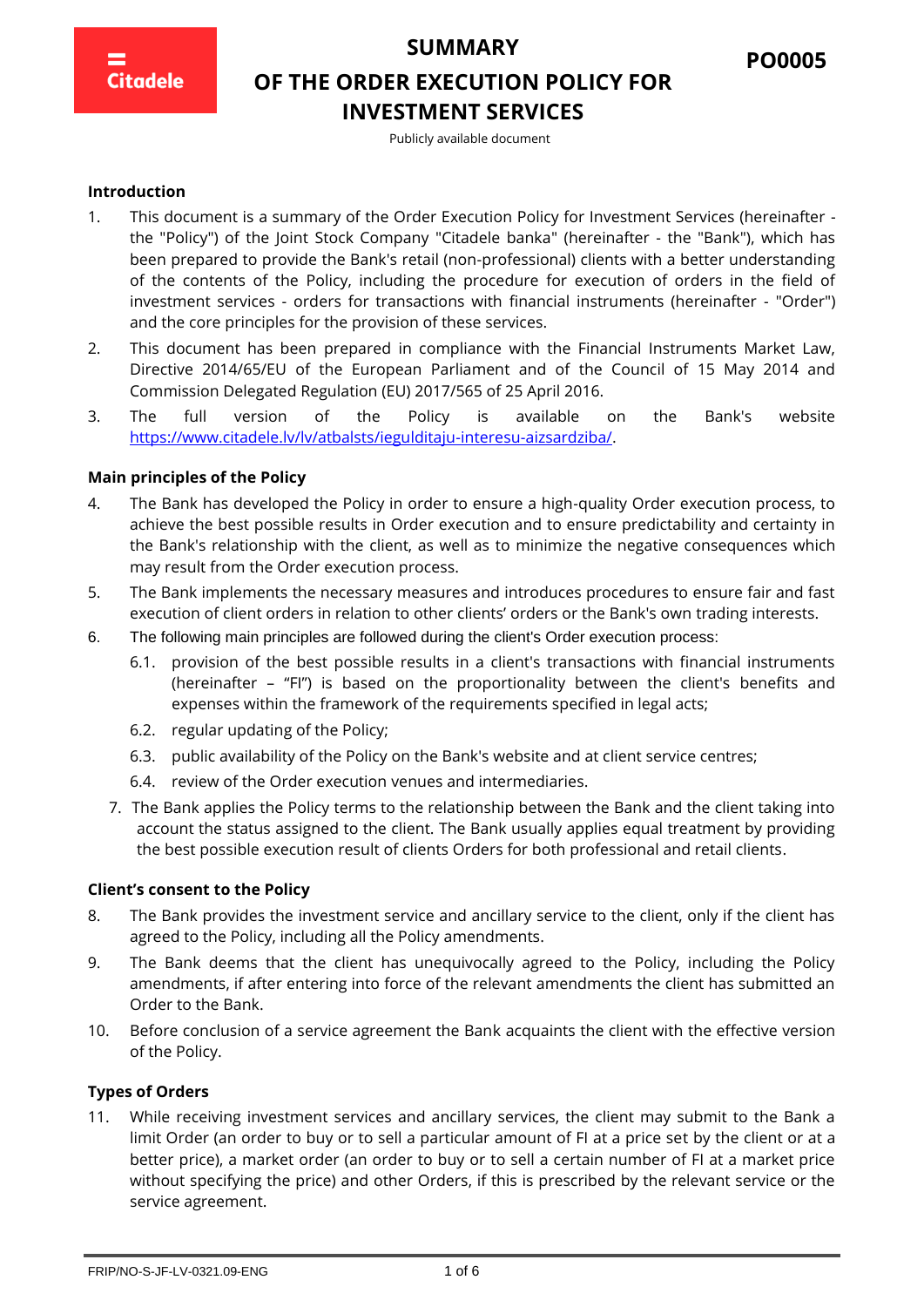

**PO0005**

# **OF THE ORDER EXECUTION POLICY FOR INVESTMENT SERVICES**

Publicly available document

12. The Bank is entitled to set limitations in Orders (e.g., regarding the type of order, the validity period, the channels for submitting orders, etc.).

#### **Submission of Orders**

- 13. The client may submit the Order to the Bank according to service agreement.
- 14. The Bank processes Orders in accordance with the procedure of processing Orders referred to in the Policy.
- 15. The sequence of the Order execution depends not only on the time when an Order was submitted, but also on the manner of submission.
- 16. The Bank commences execution of client orders with similar characteristics in the sequence of their receipt, unless some Orders cannot be executed due to Order's specifics or market conditions, or client's interests require a different action.

#### **Order aggregation and splitting**

- 17. The Bank may aggregate the client's Order with the Order of another client or a transaction in the name of the Bank, if the Bank has no reason to assume that aggregation of Orders will be in conflict with, or harm interests of, one or more clients who have submitted those Orders. In each case of such aggregation the Bank informs the clients, whose Orders are aggregated, that such aggregation may cause losses with respect to these Orders. These clients shall inform the Bank if they do not agree to such aggregation.
- 18. If the Bank has aggregated transactions in the name of the Bank with one or several client Orders, then it splits or re-splits the relevant transaction without prejudice to the interests of clients.
- 19. If the Bank splits previously aggregated and executed Order, then monetary funds or FI received in the result of the Order execution are split in a fair and equitable manner in accordance with the rules set out in the Policy.

#### **Order execution**

- 20. The Bank ensures that clients' Orders are executed promptly and precisely, observing the terms of the Policy:
	- 20.1. executing the Order by itself;
	- 20.2. forwarding the Order for execution.
- 21. Ensuring the execution of a client's Order, the Bank may act:
	- 21.1. in the name of the Bank;
	- 21.2. in the name of the client.
- 22. When ensuring the Order execution, the Bank cannot guarantee that the transaction specified in the Order will be executed.

#### **Order execution concluding the transaction independently by the Bank**

- 23. If the Bank executes an Order by itself, the Bank is entitled to conclude the transaction, including:
	- 23.1. against the Bank's portfolio (i.e. when the Bank itself is a party to the transaction);
	- 23.2. against Orders of another clients of the Bank or third parties (e.g., when another client of the Bank, whose Order is executed by the Bank, is a party to the transaction).
- 24. The Service agreement provides specific provisions for conclusion of transactions between the client and the Bank as a party to the transaction. If such a possibility is not prescribed by the Service agreement, the Bank notifies the client that the transaction is concluded between the Bank and the client, and that the Bank is a party to the transaction.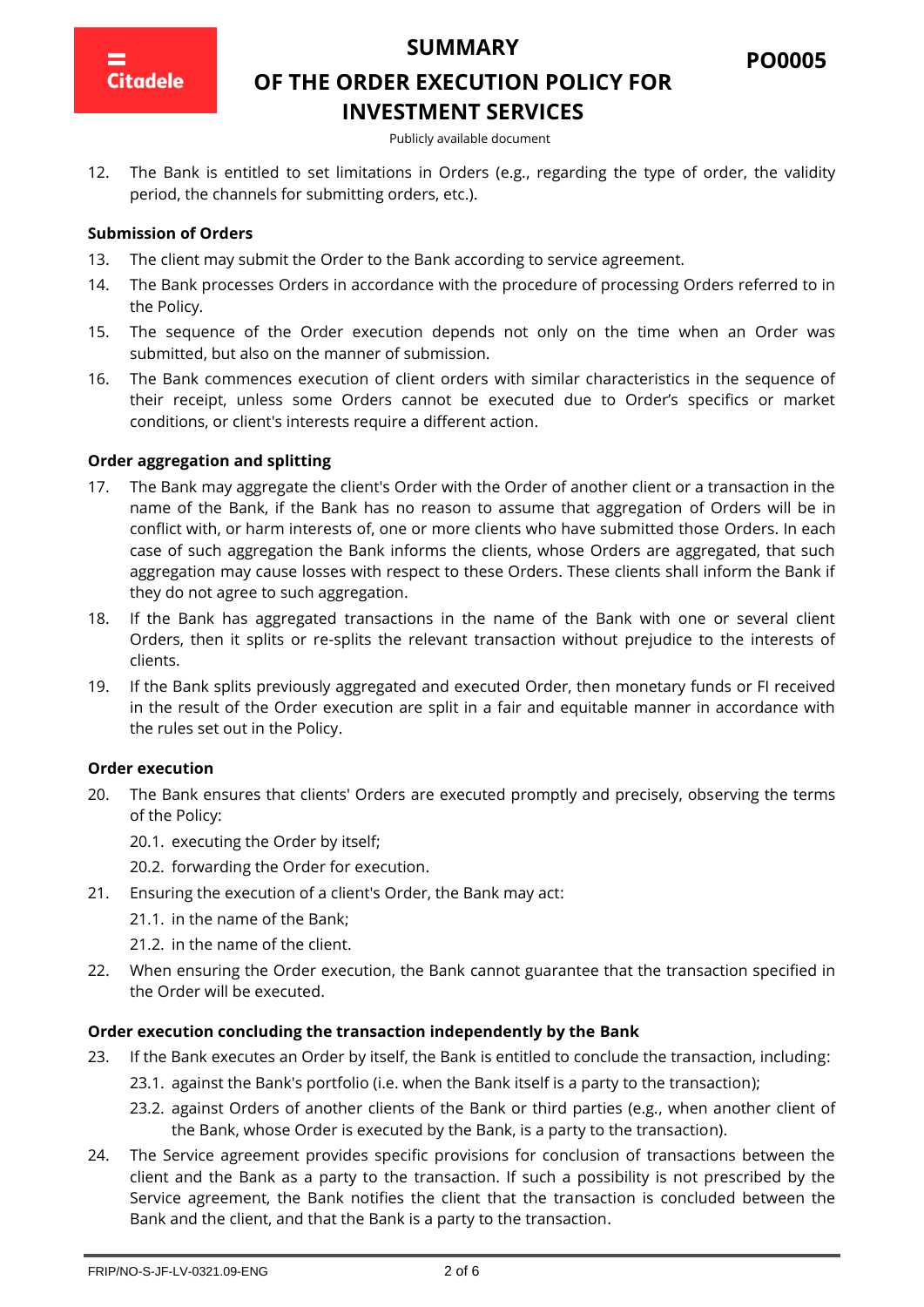

# **OF THE ORDER EXECUTION POLICY FOR INVESTMENT SERVICES**

Publicly available document

25. The Order is executed at a price that reflects the dominating market conditions and the Bank is deemed to be the client's Order execution venue. The Bank informs the client thereof in the Order execution report.

#### **Order forwarding for subsequent execution**

- 26. Forwarding of the Order for subsequent execution means that the Bank receives and processes the client's Order, but the transaction specified in the Order is executed by a third party. The Bank forwards the Order for subsequent execution to the intermediary.
- 27. The Bank is entitled to forward the Order for subsequent execution to the Bank's intermediary, if the Bank does not have direct access to the relevant trading venue, where the FI specified in the submitted Order are traded (hereinafter – the "Trading venue"), i.e., regulated market, multilateral trading facility (hereinafter – "MTF") or organised trading facility (hereinafter – "OTF") or does not have direct access to the respective Order execution venue.

#### **Order execution venues and financial instruments categories**

- 28. When ensuring execution of the client's Orders for achieving the best possible result from the client's perspective, the Bank may, among others, use one or several of the following Order execution venues:
	- 28.1. regulated markets;
	- 28.2. other stock exchanges;
	- 28.3. systematic internalisers;
	- 28.4. MTF;
	- 28.5. market makers;
	- 28.6. OTF.
- 29. The Bank is entitled to execute the client's Order outside the Trading venue.
- 30. The Bank accepts Orders and usually ensures their execution at the Trading venue with respect to the following categories of FI:
	- 30.1. shares;
	- 30.2. bonds and other debt instruments;
	- 30.3. exchange traded investment products.
- 31. The Bank accepts and usually ensures the client Order execution outside the Trading venue with respect to currency, swaps and forwards.

#### **Warning to client**

32. If at the client's initiative the Order is submitted in respect of non-complex FI, the Bank does not evaluate appropriateness of the provided service or FI for the client. Thus, the client does not receive protection it would have in case when Bank assessed the client's experience and knowledge in FI transactions and informed the client on non-appropriate products. When rendering the Order execution services upon the client's initiative, the information available to the Bank about the client may not be sufficient for full assessment of the client's appropriateness for the FI target market, and the Bank cannot evaluate whether such products are fully appropriate for the client.

#### **Achieving the best possible result**

33. The Bank takes all reasonable measures to achieve the best possible result in the Order execution.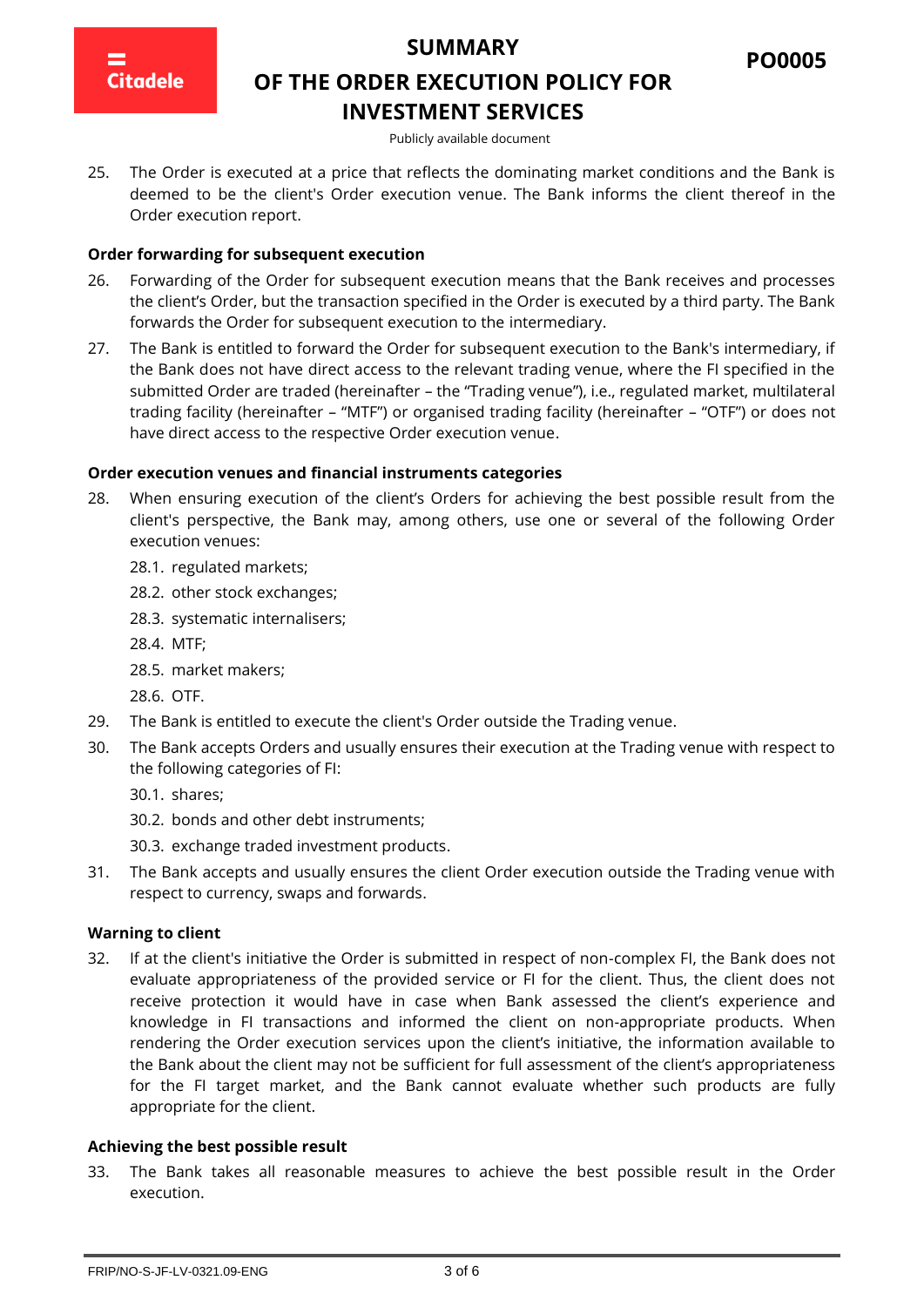**Citadele** 

# **OF THE ORDER EXECUTION POLICY FOR INVESTMENT SERVICES**

**PO0005**

#### Publicly available document

- 34. Having received the client's Order, the Bank ensures its execution thereof with prudence and following the market practice, as well as its own knowledge and experience to achieve the best possible result for the client.
- 35. When executing the client's Orders, the Bank will take reasonable measures to execute Orders on FI purchase at the lowest possible offer price, and the Orders on the FI sale – at the highest possible offer price.
- 36. In cases specified in the applicable law, the Bank may be obliged to trade certain FI on the EU Trading venue or another Trading venue recognised as equivalent thereto. When executing an Order for such FI on such Trading venues, the Order execution price may not yield the best price comparing to the prices available to the Bank on other execution venues.
- 37. When independently ensuring execution of Orders in cases set out in the Policy, the Bank usually takes into consideration one or several of the following factors:
	- 37.1. the price at which the FI transaction is executed;
	- 37.2. costs this includes indirect costs (e.g., the possible market impact), direct external costs (e.g., currency exchange commissions) and direct internal costs, which represent the Bank's own remuneration through commission or spread;
	- 37.3. the feasibility of execution and settlement the feasibility that the Bank will be able to complete the Order execution and settlements for the transaction;
	- 37.4. the speed the time necessary to execute the Order;
	- 37.5. the volume the quantity of FI specified in the Order, taking into account how it affects the price of execution;
	- 37.6. the type of Order and any other factors.
- 38. In order to determine the significance of the above factors in the Order execution, the Bank additionally assesses the below listed criteria:
	- 38.1. client's characteristics, including client's status a retail or professional client;
	- 38.2. the characteristics and amount of the client's Order;
	- 38.3. the characteristics of FI which is the subject matter of the client's Order;
	- 38.4. the characteristics of the client's Order execution venue.
- 39. The Bank determines the choice of the Trading venue for the particular FI category as follows:
	- 39.1. in case of the FI traded on a regulated market, where the Bank has direct access, the Orders are primarily submitted by the Bank for execution on this particular regulated market;
	- 39.2. in case of the FI traded on a regulated market, where the Bank has no direct access, Orders are handed over for execution to the Bank's intermediary;
	- 39.3. if the Bank has direct access to both the regulated market and the MTF where the FI are traded, then the Bank primarily submits the Order for execution on the particular regulated market.
- 40. Before entering into cooperation with a Trading venue, where the Bank has direct access, the Trading venue is evaluated in accordance with the Bank's procedure.
- 41. The Bank uses reasonable endeavours to attract such intermediaries which the Bank considers capable of executing Orders, taking into account the Bank's obligation to ensure the best possible result for the client. The Bank regularly assesses the quality of the services provided with the assistance of the Bank's intermediaries and whether these services conform to the possibility to achieve the best possible result. The Bank, among other, assesses the following factors:
	- 41.1. the speed, safety and convenience of payments;
	- 41.2. pricing principles;
	- 41.3. commission fees and expenses for the Order execution set by the intermediary;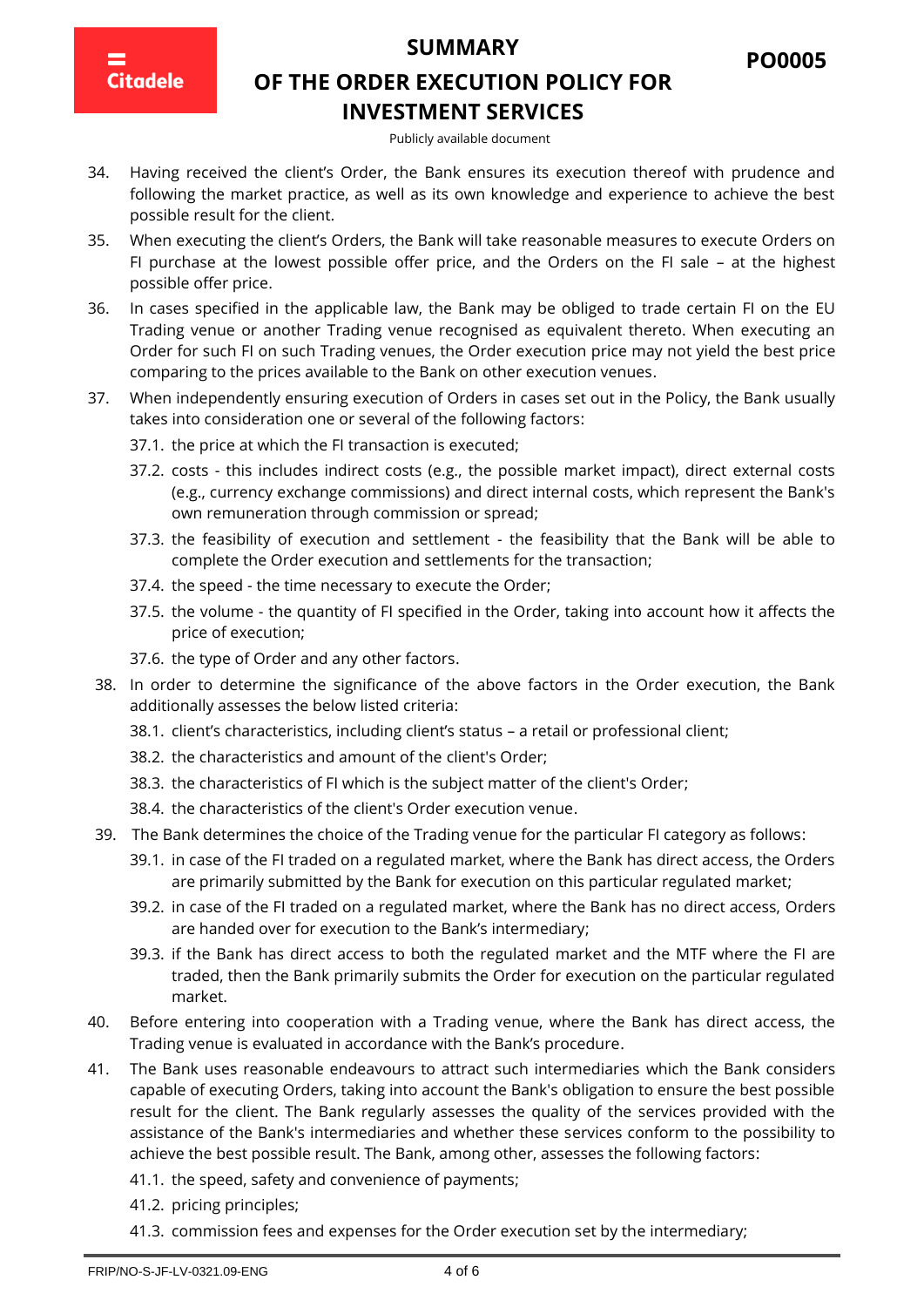**PO0005**

**Citadele** 

# **OF THE ORDER EXECUTION POLICY FOR INVESTMENT SERVICES**

Publicly available document

- 41.4. the Order execution terms of the intermediary available to the Bank;
- 41.5. information about the intermediary's reputation available to the Bank;
- 41.6. the shortest possible access to the relevant Order execution venue;
- 41.7. other relevant provisions.
- 42. If the Bank has access to several Order execution venues for the particular FI, it can assess the submission of Orders amongst several Order execution venues (unless otherwise specified in the Policy).
- 43. The Bank informs the client about the Order execution venue following execution of the Order.
- 44. If the FI specified in the Order is included on the trading list at several Trading venues, the Bank usually selects the venue where the Bank has access and where there is the highest liquidity.
- 45. If the Bank executes the Order on behalf of a private client, the best possible execution result is determined by the Bank considering all the factors, in particular, price and costs. Other factors may be given precedence over the direct price and cost considerations only insofar as they are critical to delivering the best possible result, considering all the factors substantial for the private client.
- 46. The Bank might not achieve the best possible result in the execution of an Order where an Order is submitted to the Bank with a specific instructions to the Bank, however, upon ensuring execution of such client's Order, the Bank will always act as a diligent and careful owner with due professionalism.

#### **List of Order execution venues and intermediaries for financial instruments transactions**

47. In providing investment services, the Bank uses Order execution venues and brokerage (intermediaries) services. The Policy sets out a list of Order execution venues and intermediaries (including the priority of execution factors), as well as a list of places where FI are held.

#### **Disclosure of Order execution venues**

- 48. The Bank, in the course of executing the Orders, in accordance with the procedures laid down in the legislation, on annual basis summarises and publishes five Order execution venues for each category of the FI, which have had the highest trading volume and at which the clients' Orders were executed during the preceding year and publishes the summary of information on actual execution quality.
- 49. The most recent execution quality data for each Order execution venue is available here [https://www.citadele.lv/lv/atbalsts/iegulditaju-interesu-aizsardziba/.](https://www.citadele.lv/lv/atbalsts/iegulditaju-interesu-aizsardziba/)

#### **Difficulties in the Order execution process. Information on unexecuted Orders**

- 50. Execution of any Order, including the Order submission, as well as the Order execution process in its entirety is subject to a number of risks and is related to various factors (circumstances), which can encumber or make impossible not only the Order execution, but also the completion of the Order execution process itself or can cause negative consequences in the future.
- 51. In such case, the Bank is entitled to deviate from the terms of the Policy, including to subject the Order to another assessment, select other Order execution venues and take measures different from those set out in the Policy.
- 52. The Bank informs the retail client within a reasonable time regarding any substantial difficulties in execution of the Order.
- 53. In the event of any disagreement between the Bank and the client regarding the execution of an Order or the Order execution process, the Bank promptly commences to resolve such disagreement in accordance with the procedures set out in the Policy.